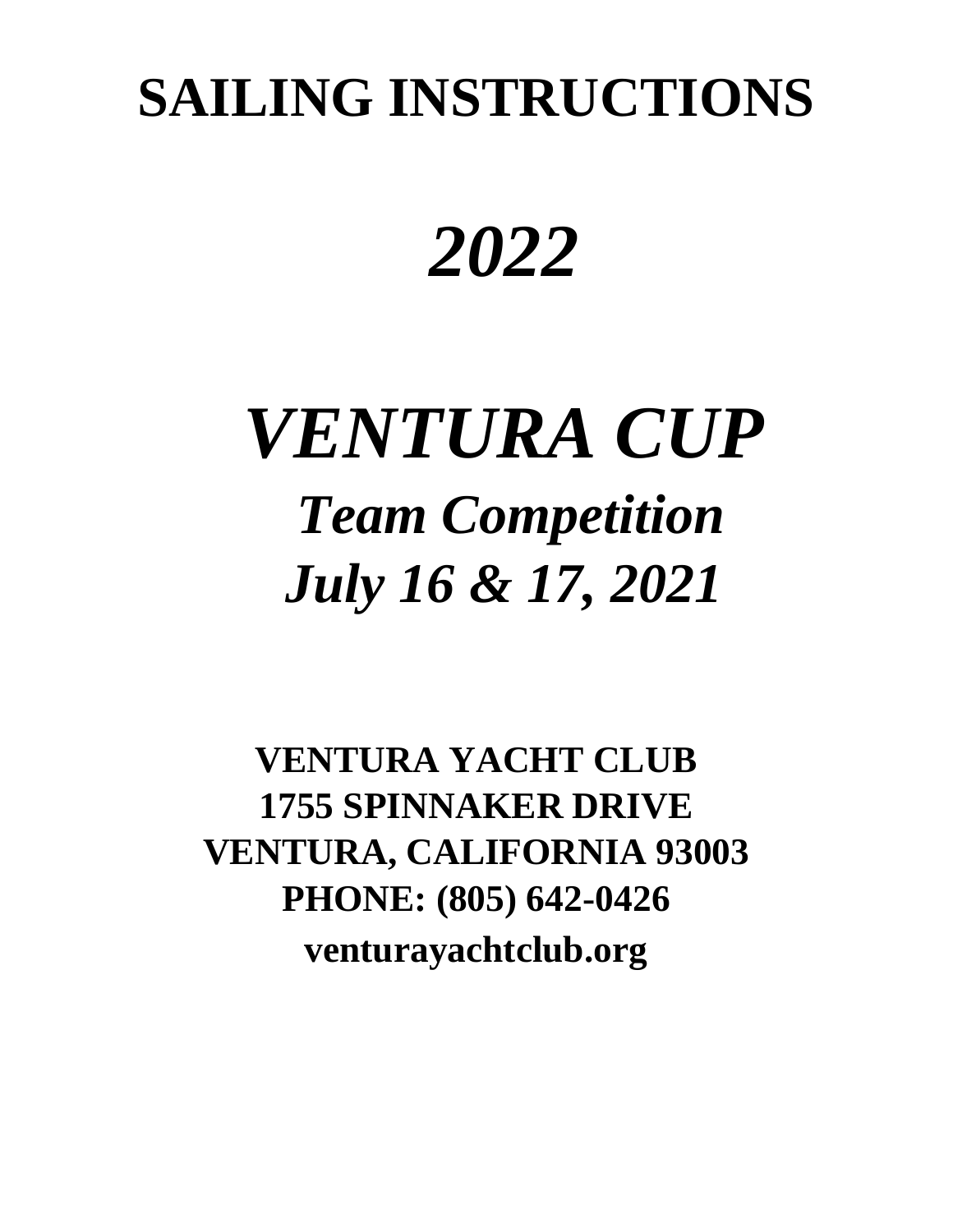#### **1 THE RULES:**

- 1.1 The event will be governed by the rules as defined in *The Racing Rules of Sailing* (RRS) with the proviso that Appendix "D" *Team Racing Rules* shall NOT apply, the Rules of the Performance Handicap Racing Fleet (PHRF) of Southern California, the Ventura Cup Notice of Race (Rev 4/28/22) and these Sailing Instructions (Rev 4/28/22), the last of which shall prevail in cases of conflict.
- 1.2 All boats shall conform to USCG and USSailing Safety Equipment Requirements (USSER) for a USSailing Nearshore Race as modified below. The entire list of USSERs is available online at ussailing.org (click on Safety).

1.2.A USS SER 2.4.4 is in effect for this event and is modified to require lifelines even if they are not uncoated stainless steel. However, one-design class boats designed to race without lifelines are eligible to participate as long as all crew wear PFDs and hike only with feet inboard of the torso.

1.2.B USS SER 3.19.1 is modified to allow (non-GPS) magnetic compasses such as the TACK TICK and Velocitek Shift provided, however, they must be mounted/ tethered to prevent the device from being lost overboard.

1.2.C USS SER Rule 3.8.2 is in effect for this event but modified to allow a hand-held water-proof VHF or a hand-held VHF with a waterproof cover. DSC/GPS capability is not required.

1.2.D USS SER 3.3.1 is modified to allow running lights that are mounted below deck level (common on '90's and earlier boats).

1.2.E A minimum of two (2) crew is required.

1.2.F Each participating boat shall have valid, third-party liability insurance that provides for a minimum coverage of \$300,000/incident.

1.2.G Area A PHRF Windward/Leeward (W/L) Ratings shall be used. All boats must have a valid PHRF rating certificate. However, current valid one-design Class certificates may be substituted for PHRF certificates for boats in wellestablished one-design classes (e.g. J/24, J/70) that don't normally sail in races requiring PHRF certificates (this changes Paragraph 6.4 of the PHRF class rules). For scoring purposes, one-design boats without a PHRF Rating but holding a valid one-design Class Certification shall be rated as if rated by PHRF in Area A.

- 1.3 There shall be only one (1) PHRF class.
- 1.4 Yacht Club teams will be composed of three (3) monohull entrants. The sum of PHRF ratings for all three (3) boats on a team must be at least 300. No boat may rate more than 198. A yacht club may enter up to two (2) teams.
- 1.5 No boat may compete without being a member of a team
- 1.6 While the Designated Skipper of each boat must be a club member, helmspersons and other crew need not be club members.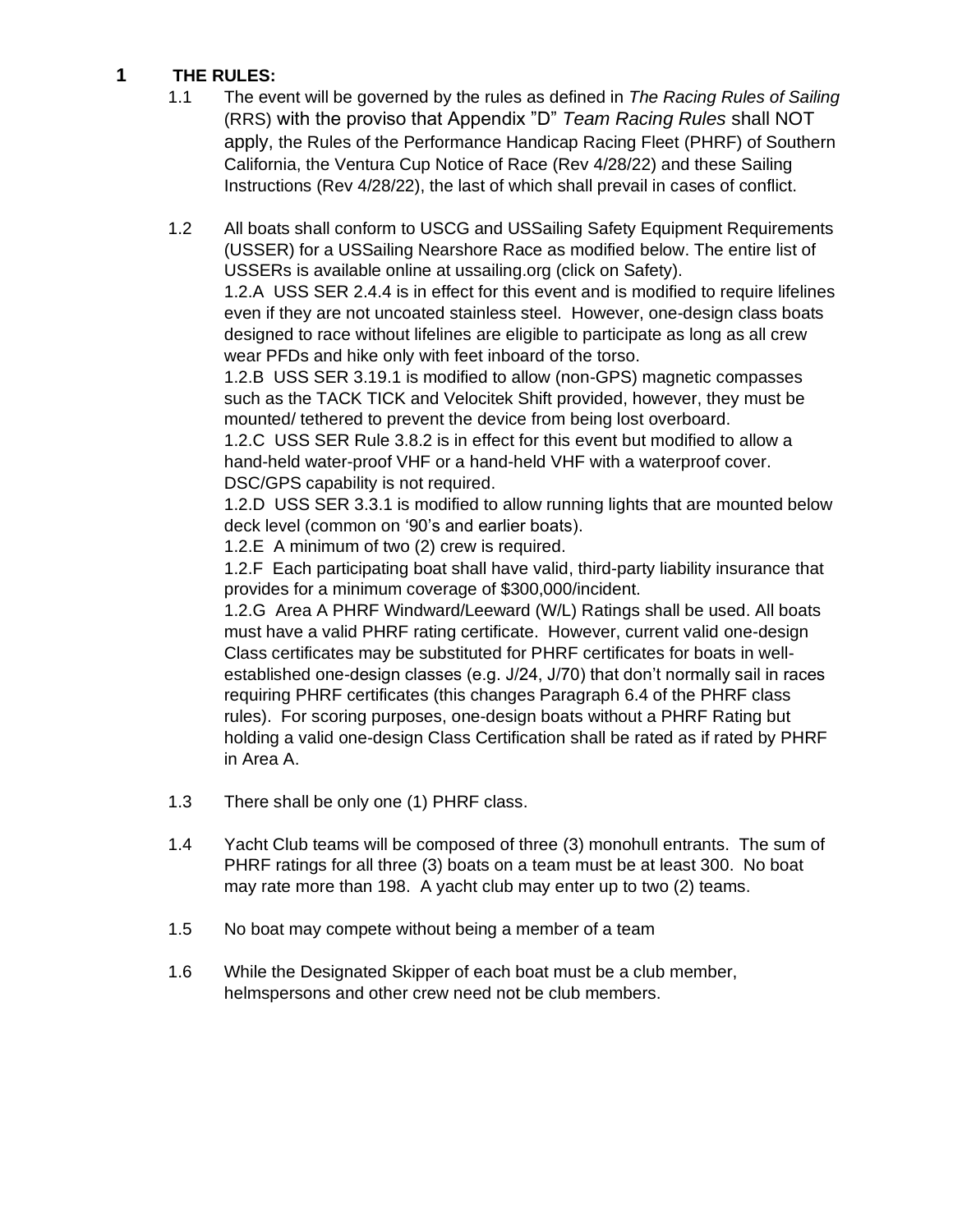- **2 NOTICES TO COMPETITORS:** Notices to competitors will be posted on the Regatta Notice Board located on the downstairs patio at VYC.
- **3 CHANGES TO THE SAILING INSTRUCTIONS:** Any changes to the sailing instructions will be posted ashore before 0930 hours on the day it will take effect or afloat orally per RRS Rule 90.2 (c), except that any change to the schedule of races will be posted by 2000 hours on the day before it will take effect. Oral instructions from the Race Committee (RC) on station will be signaled over radio Channel 69. Code flag "L" will be displayed until the start of the next sequence to signal an oral change has been made.
- **4 SIGNALS MADE ASHORE:** Signals made ashore will be displayed from the flagstaff adjacent to the VYC clubhouse.
- **5 SKIPPERS MEETING:** A skipper's meeting will be held promptly at 0830 hours on Saturday, July 16<sup>th</sup>, on the second floor of the VYC clubhouse.
- **6** SCHEDULE OF RACES: The warning signal for the first race on Saturday, July 16<sup>th</sup> is scheduled to sound at approximately **1125**. The warning signal for the first race on **Sunday, July 17<sup>th</sup> will also sound at approximately 1125. Conditions/Time permitting,** the RC shall attempt to provide a "break" of approximately ten (10) minutes between the time the last boat of a race finishes and commencement of a new start sequence. There may be a multi-horn courtesy "alert" signal approximately one (1) minute before the start sequence of each race.
- **7** THE RACING AREA: Racing on both days will start approximately  $\frac{1}{2}$  to  $\frac{3}{4}$  of a mile south of the Ventura Harbor "R2" whistle buoy.
- **8 THE COURSES:** The approximate course configurations for all races are illustrated in the 2022 Ventura Cup Regatta Course Chart, which is hereby made part of these Sailing Instructions. The designation of the course to be sailed will be signaled from the RC signal boat no later than the warning signal.
- **9. THE MARKS:** Other than the RC signal boat, all primary marks will be yellow inflatable tetrahedron buoys. New marks, when used in accord with RRS Rule 33, will be orange inflatable tetrahedron buoys.
- **10 CHECK IN BEFORE THE START:** After the RC signal boat is securely anchored and before the warning signal for the first start of each day, boats are required to check-in by radio on VHF 69 or by hailing her sail number while sailing (on starboard tack) close astern of the RC signal boat. Check-in is not complete unless/until affirmation is given by the RC signal boat.

#### **11 THE START**

- 11.1 Races will be started in accordance with RRS Rule 26. There may be a multi-horn courtesy "alert" signal one (1) minute before the warning signal. The Class flag will be PINK.
- 11.2 The start/finish line for all races will be between a staff displaying an orange flag on the RC signal boat at the starboard end of the line and the course side of an inflatable buoy at the other end of the line.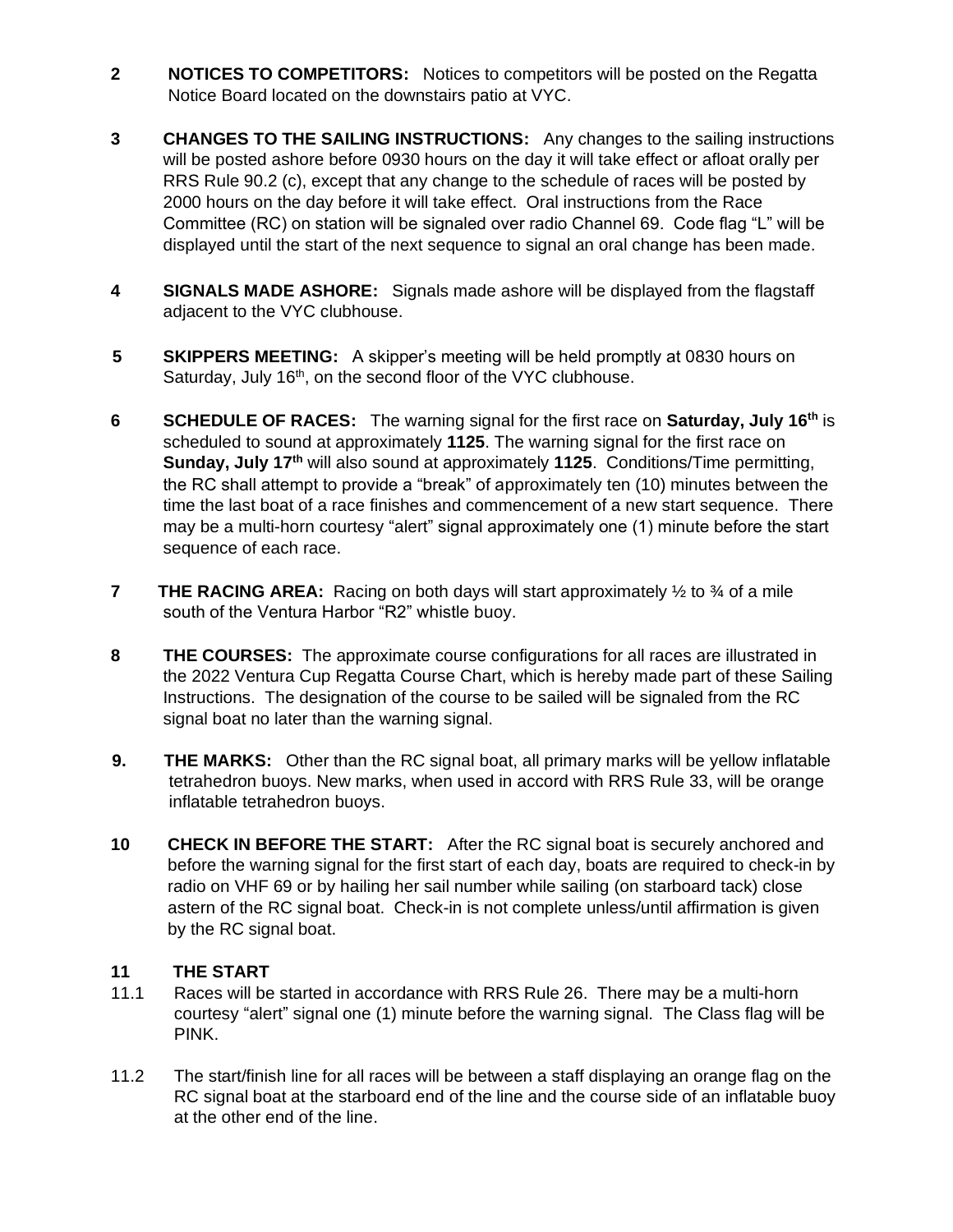11.3 A boat starting more than five (5) minutes after her starting signal will be scored DNS.

#### **12 RECALLS**

- 12.1 Recalls will be signaled in accordance with RRS Rule 29. As a courtesy, the RC *may* attempt to hail the sail numbers of OCS any boat(s) on VHF channel 69.
- 12.2 The following shall not be grounds for granting redress [this changes RRS Rule 62.1(a)]: (A) Failure of a boat to hear the recall hail or broadcast.
	- (B) A boat's position in the sequence of hailed or broadcast numbers.
	- (C) Failure of the RC to hail or broadcast numbers.
- **13** THE FINISH: Boats are to clear the start/finish line (see 11.2) in as expeditious a manner as possible so as to not interfere with subsequently finishing boats. However, boats should stay in/near the general starting area as the RC will intend to start subsequent races in as expeditious manner as possible.
- **14 TIME LIMIT:** Boats failing to finish within one (1) hour after the first boat finishes will be scored points equal to the number of boats in the class. This modifies RRS Rules 35, A4 and A5.
- **15 PROTESTS:** Protests shall be written on forms available at the VYC office and must be filed there within one (1) hour after the RC signal boat docks at the end of racing for the day.
- **16 RETIREMENT:** A boat that retires from a race after checking in is to notify the Race Committee before leaving the racing area. The Race Committee will monitor VHF Channel 69 throughout the race. If contact via VHF is impossible, boats may notify Jim Dembowski, VYC Race Chair, @ (805) 256-0770.

#### **17 SCORING**

- 17.1 Scoring for competitors shall be in accordance with the RRS Appendix A Low Point System, except there will be no throw-outs; this changes Appendix A2. Seven (7) races are planned; four (4) races are required to be completed to constitute a regatta.
- 17.2 Scoring for yacht club teams competing for the Ventura Cup Team Trophy shall be low point scoring.
- 17.3 In the event that a tie should occur among teams the following tie-breaking formula, based on RRS A8, will be used to determine the team competition winner:
	- $(1)$  If there is a series score tie between two or more  $(>=2)$  teams, each team's race scores will be listed in order of best to worst and at the first point where there is a difference the tie shall be broken in favor of the team with the best scores.
	- $(2)$  If a tie remains between two or more  $(>2)$  teams, they shall be ranked in order of the last race. Any remaining ties shall be broken by using the tied teams' scores in the next to last race and so on until all ties are broken.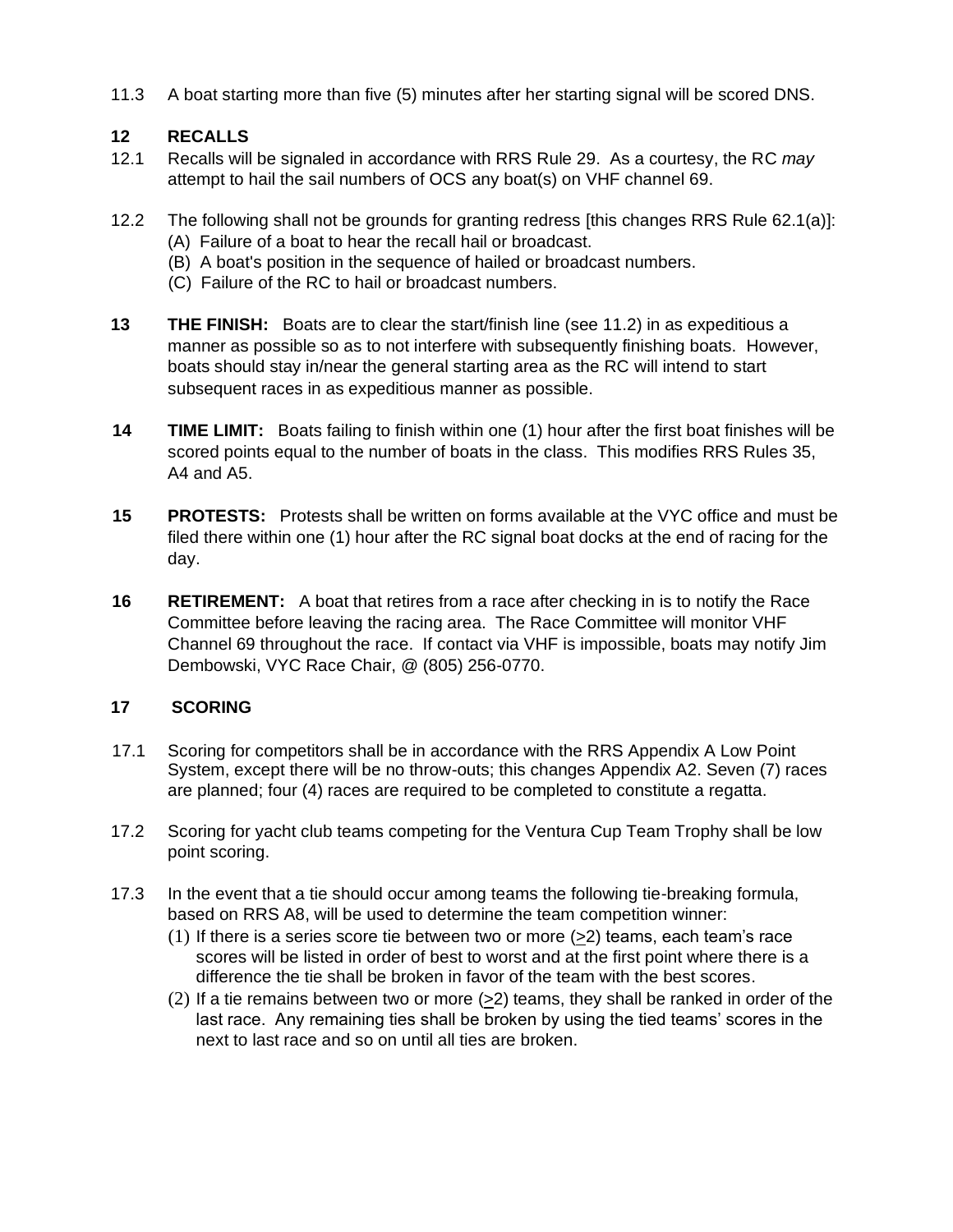- **18 INSPECTION:** The Race Committee reserves the right to inspect any participating boats. Boats not in compliance with appropriate USSailing Safety Equipment Requirements (See Par 1.3) and/or their PHRF Rating Certificate (or Class Certificate, if substituted), shall be subject to protest by the RC or other competitors.
- **19 TROPHIES:** The winning team will have their sponsoring yacht club's name inscribed on the Ventura Cup perpetual trophy. This trophy will then be entrusted to the care of the winning yacht club for display in their club's trophy case until the next Ventura Cup Team Competition is held. Individual trophies for the skippers of the first, second and third place teams will be awarded.

#### **20 DISCLAMER and WAIVER**

Competitors in this event understand and agree they are participating entirely at their own risk; see RRS 3 Decision to Race. The race organizers (Organizing Authority, Race Committee, Protest Committee, host club, sponsors, or any other organization or official) will not be responsible for damage to any boat or other property, or the injury to any competitor, including death, sustained as a result of participation in this event. By participating in this event, each competitor agrees to release the race organizers from any and all liability associated with such competitors' participation in this event to the fullest extent permitted by law.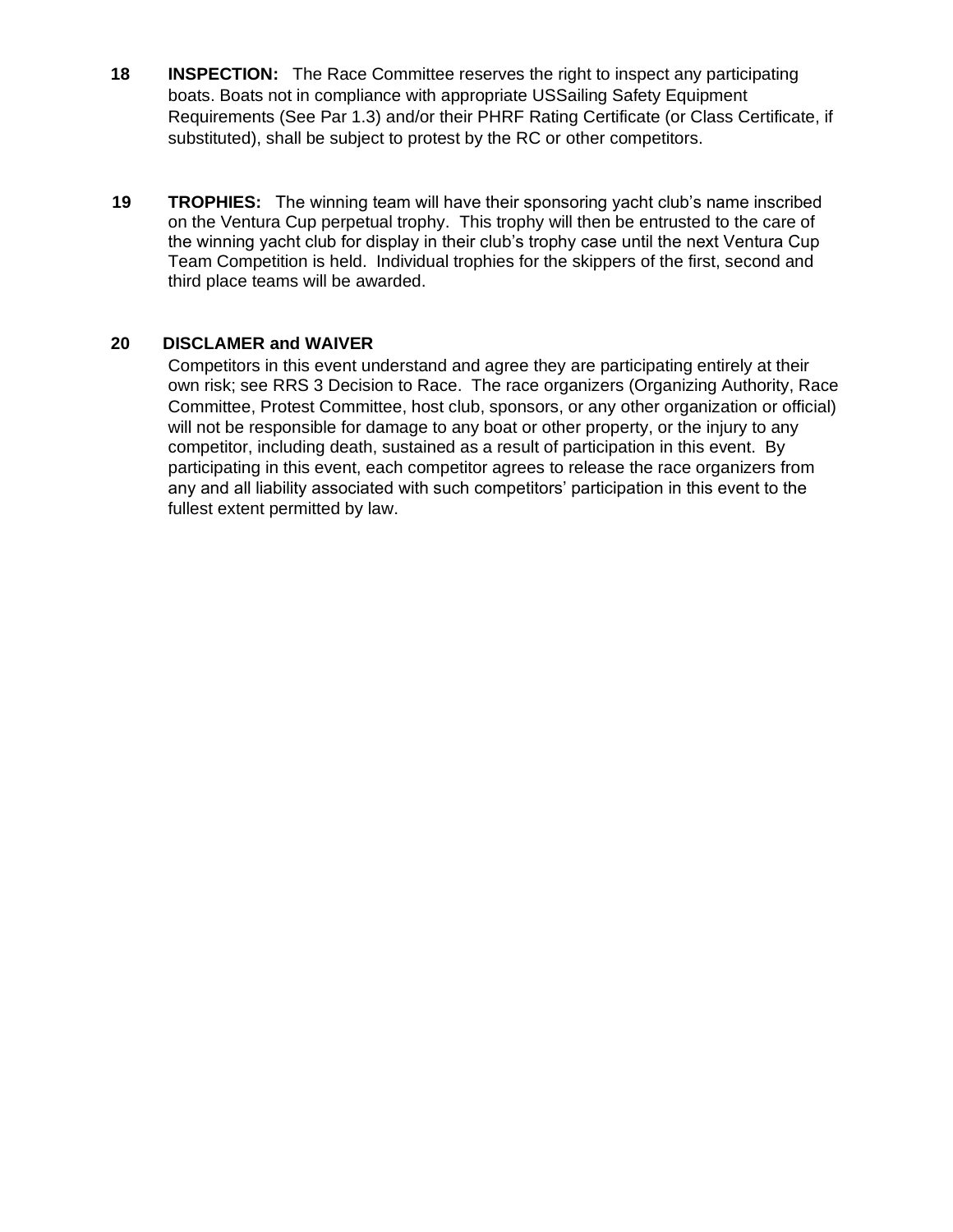## **2022 VENTURA CUP REGATTA**

### **COURSE ILLUSTRATION FOR BUOY RACES (Not to Scale)**



Marks W1, W2 and L are to be taken to port. The approximate distance from Start/Finish to L will be 0.10 NM. The approximate distance from the Start/Finish line to W1 will be one (1) mile. The approximate distance from the Start/Finish line to W2 will be one and a half (1.5) miles.